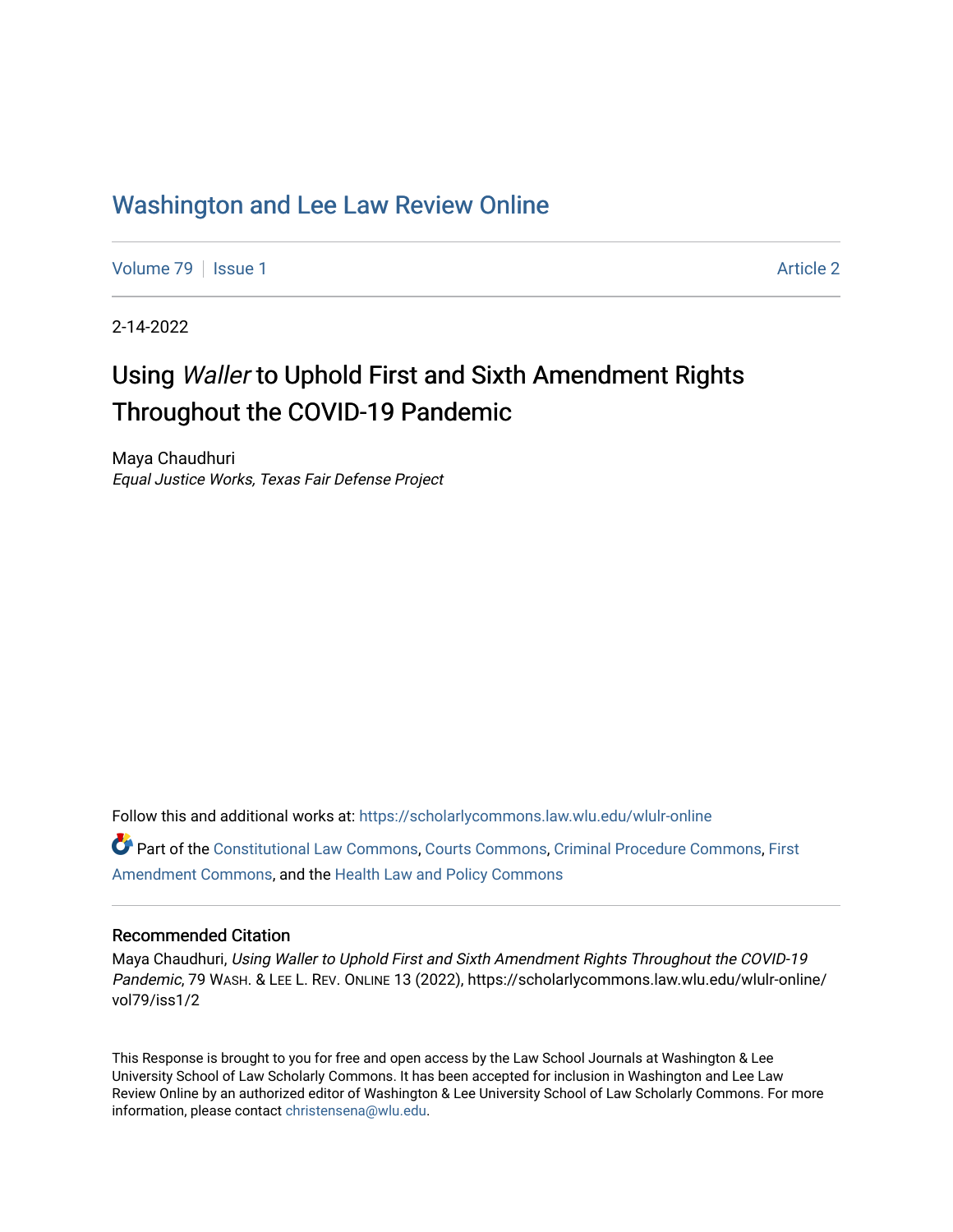# Using Waller to Uphold First and Sixth Amendment Rights Throughout the COVID-19 Pandemic

Maya Chaudhuri\*

#### Abstract

In The Right to a Public Trial in the Time of COVID-19, Professor Stephen Smith argued that the COVID-19 pandemic justified an almost categorical suspension of the right to a public trial. Judges have relied on Smith's Article to justify closure decisions made without the constitutionally required specific findings. These are part of a larger pattern of improper closure determinations, many made without fully considering alternatives to closure, since the beginning of the pandemic that threatens the rights of individuals with criminal cases and the collective rights of the public. But the Constitution has no pandemic exception, and it is time to address this unconstitutional pattern of closures as courts grapple with their obligation to protect criminal procedural rights within a potentially long-term public health situation. This Response explains that following the Waller test as it was contemplated by the Supreme Court can and will vindicate defendants' Sixth Amendment rights and the public's First Amendment rights while protecting public health during the COVID-19 pandemic.

<sup>\*</sup> Equal Justice Works Fellow, Texas Fair Defense Project; J.D. 2021, UCLA School of Law; B.S. 2013, Georgetown University. Thank you to my TFDP colleagues Camilla Hsu and Nathan Fennell and Washington & Lee Law Review editors Sarah Childs and Jordan Miceli for incredibly helpful feedback and edits.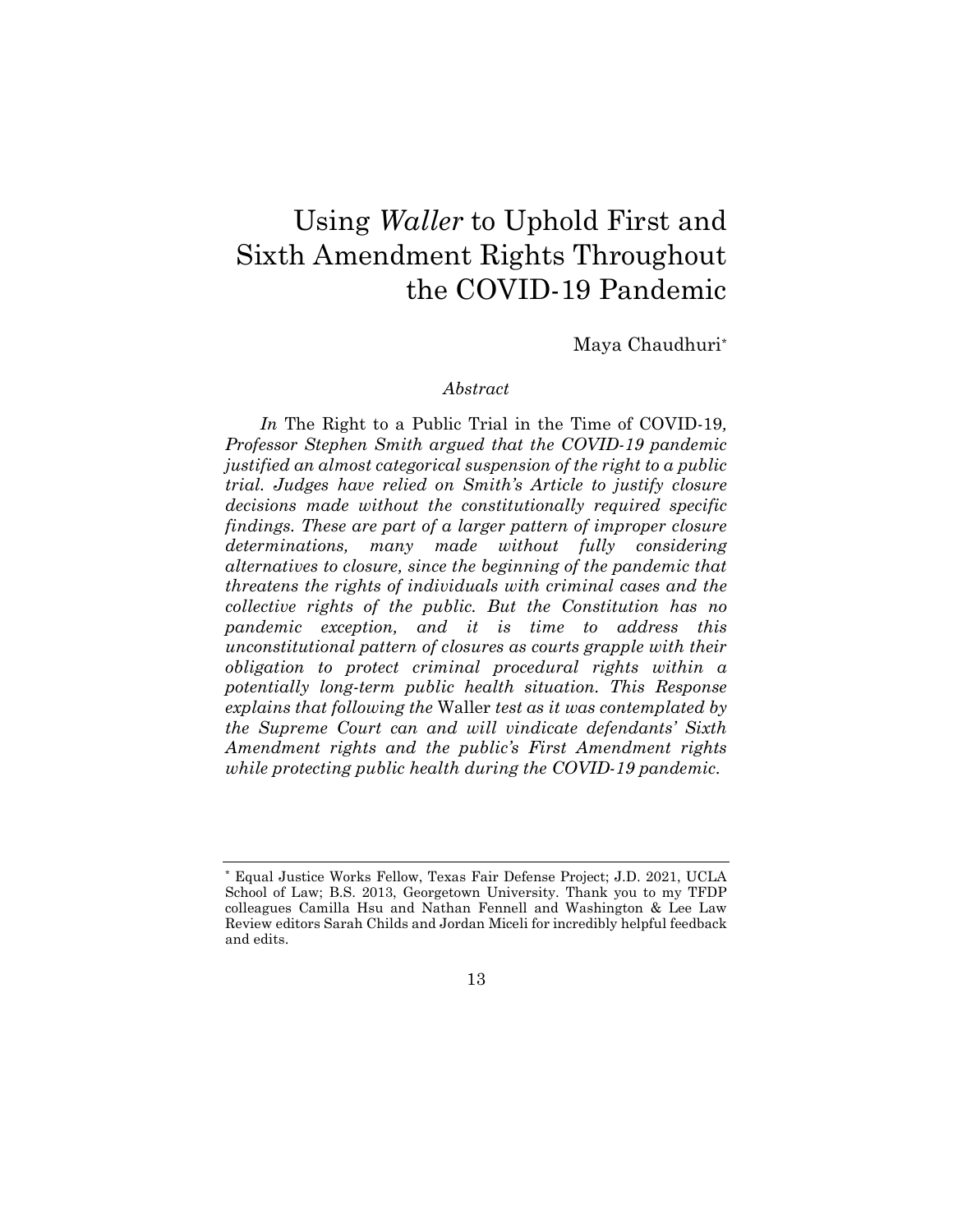### I. INTRODUCTION

The past two years have been marked by fundamental questions about how courts uphold constitutional rights during a pandemic while simultaneously working to protect public health. One of the most critical sites for that tension is in courtrooms themselves, which were crowded places before the COVID-19 pandemic. Since the first closures in March 2020, courthouses across the country have remained shuttered to varying degrees, ranging from returning to mostly in-person operations to remaining entirely remote to cancelling settings wholesale for extended periods of time. These practices raise the important question of whether judges have been properly applying Supreme Court precedent when considering these closures, especially given that the U.S. Constitution is implicated each time a criminal court proceeding is closed.

In The Right to a Public Trial in the Time of COVID-19, Professor Stephen Smith argued that the urgent onset of the COVID-19 pandemic justified an almost categorical suspension of the right to a public trial.<sup>1</sup> Since its publication, federal judges have relied on Smith's Article to justify closure decisions made without the constitutionally required specific findings.<sup>2</sup> These are part of a larger pattern of improper closure determinations, many made without fully considering alternatives to closure, that threatens the rights of individuals with criminal cases and the collective rights of the public. While this may have been attractive in the face of the sudden challenge of judicial administration at the pandemic's outset, neither Smith nor any judge has proposed a limiting principle to this approach. The Constitution, however, has no pandemic exception, and it is time to address this unconstitutional pattern of closures as we grapple with our obligation to protect criminal procedural rights within a potentially long-term public health situation.

 <sup>1.</sup> Stephen E. Smith, The Right to a Public Trial in the Time of COVID-19, 77 WASH. & LEE L. REV. ONLINE 1 passim (2020).

<sup>2</sup>. See, e.g., United States v. Babichenko, 508 F. Supp. 3d 774, 779 (D. Idaho 2020); United States v. Huling, 542 F. Supp. 3d 144, 147 (D.R.I. June 4, 2021).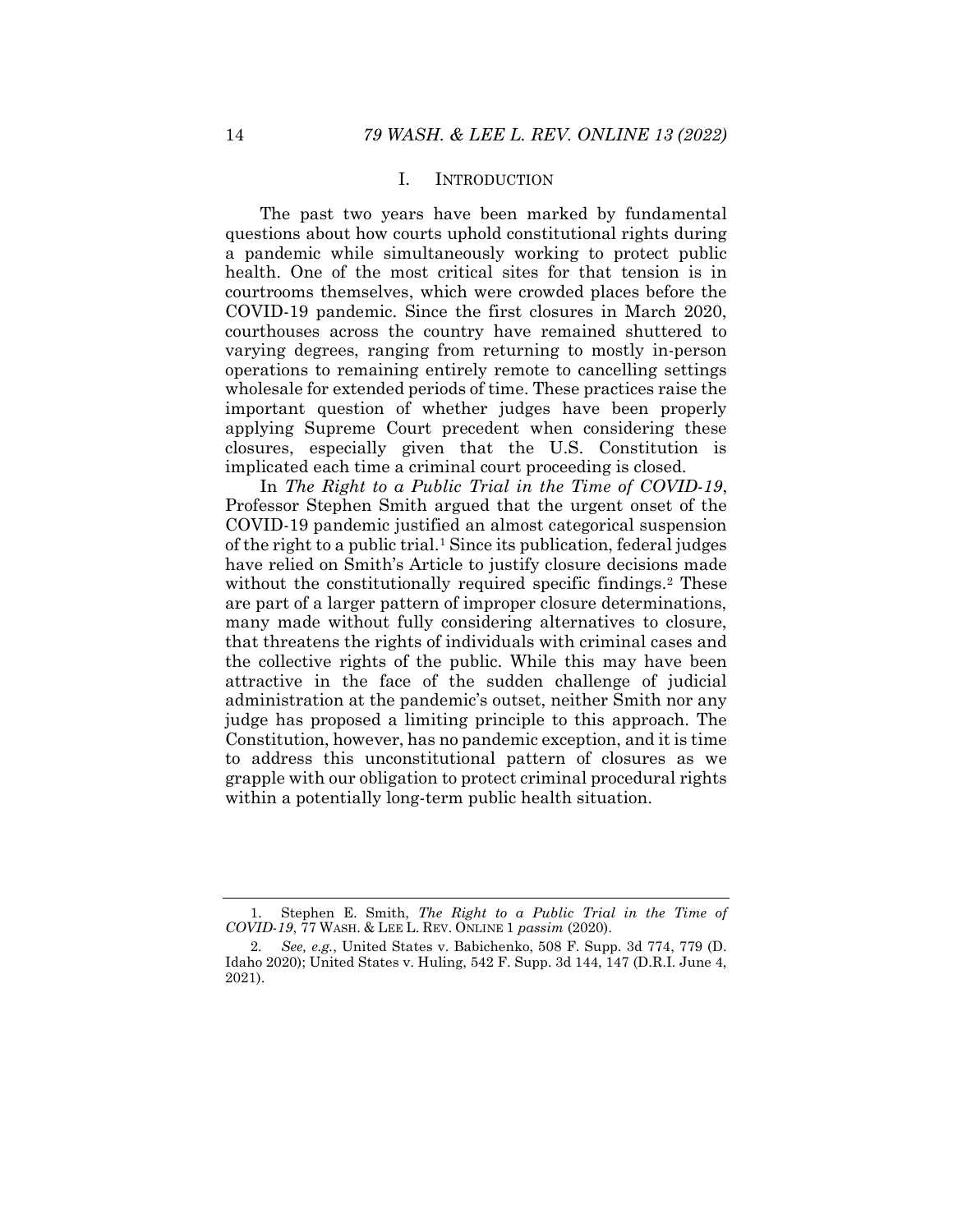This Response first lays out the *Waller* test,<sup>3</sup> which courts are required to perform before closing a proceeding that implicates the First and Sixth Amendments. It then responds to Smith's arguments in two parts; first to the categorical findings and then to the suggestion that there are no reasonable alternatives to closure. Upon examination, it is clear that adhering to the *Waller* test<sup>4</sup> as it was contemplated by the Supreme Court can and will vindicate defendants' Sixth Amendment rights and the public's First Amendment rights while protecting public health during the COVID-19 pandemic.

#### II. THE WALLER TEST

In a criminal case, the defendant enjoys the right to a public trial under the Sixth Amendment and the general public has a right of access under the First Amendment.<sup>5</sup> For reasons fundamental to American democracy, courtrooms are—and long have been—presumptively open.<sup>6</sup> And when it is necessary to close them in part or in total, it must be done with care. The Supreme Court articulated a four-part test for courtroom

 6. Richmond Newspapers, Inc. v. Virginia, 448 U.S. 555, 587 (1980) (plurality) (describing how the First Amendment protects forms of communication "necessary for a democracy to survive" including public access to courtrooms); Detroit Free Press v. Ashcroft, 303 F.3d 681, 683 (6th Cir. 2002) ("Democracies die behind closed doors."); Globe Newspaper Co. v. Super. Ct. for Norfolk Cnty., 457 U.S. 596, 605–06 (1982) (explaining the long history of openness to the extent that the Court had previously been unable to find an historical example of a closed trial and the importance of public scrutiny in "the functioning of the judicial process and the government as a whole," including permitting "the public to participate in and serve as a check upon the judicial process—an essential component in our structure of self-government.").

 <sup>3.</sup> Waller v. Georgia, 467 U.S. 39, 48 (1984) (articulating a four-part test for courtroom closure).

<sup>4</sup>. Id.

 <sup>5.</sup> Though the U.S. Supreme Court has chosen to leave it as an open question whether the rights under the First and Sixth Amendments are "coextensive," the Waller test that follows is applied consistently under both Amendments. Presley v. Georgia, 558 U.S. 209, 213 (2010). But see Rovinsky v. McKaskle, 722 F.2d 197, 199 (5th Cir. 1984) ("Because the public's first amendment right and the defendant's sixth amendment right serve common interests, however, the legal principles appropriate for enforcing one are usually applicable to the other."); see also United States v. Alcantara, 396 F.3d 189, 193, 203 (2d Cir. 2005) (conducting access and closure analyses under the First and Sixth Amendments as if the rights are co-extensive).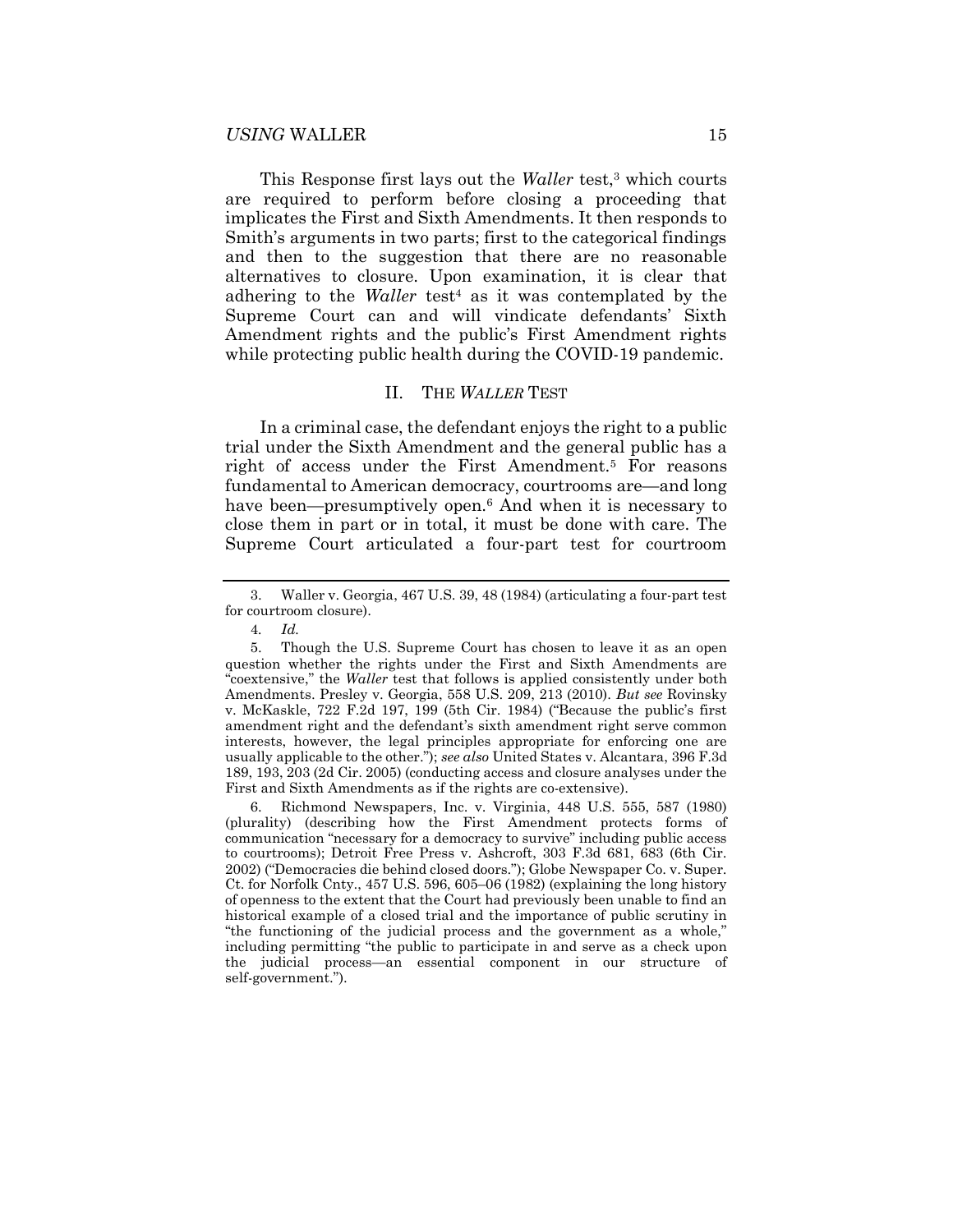closure in Waller v. Georgia: "the party seeking to close the hearing must advance an overriding interest that is likely to be prejudiced, the closure must be no broader than necessary to protect that interest, the trial court must consider reasonable alternatives to closing the proceeding, and it must make findings adequate to support the closure."<sup>7</sup> The information provided to support the interest must be specific.<sup>8</sup> That means specific to the case at hand, turning on the circumstances of the case and often the setup of the courthouse or the courtroom. Only a "small universe of cases  $\Box$  will satisfy *Waller*."<sup>9</sup>

#### III. THE FINDINGS REQUIRED UNDER WALLER

The final step of the Waller test,<sup>10</sup> making findings with respect to the first three steps, is perhaps the most important step because even if each of the first three steps would have been satisfied, the court of review can still find error if the findings are insufficient, including if they are too general or broadly applicable.

#### A. The Repudiation of General—or Categorical—Findings

Supreme Court precedent requires a case-by-case analysis with specific findings before closure, making categorical findings under the *Waller* test<sup>11</sup> not only a stark departure from

10. See Waller v. Georgia, 467 U.S. 39, 48 (1984) (outlining the Waller test).

11. Id.

<sup>7</sup>. Waller, 467 U.S. at 48 (1984).

<sup>8</sup>. Id.

 <sup>9.</sup> United States v. Abuhamra, 389 F.3d 309, 330 (2d Cir. 2004). Courts often recognize that not every situation calls for a full closure. Though the Supreme Court has never addressed partial closures, several federal courts of appeals have modified the Waller test for situations implicating partial closures, replacing the overriding interest requirement with a substantial interest requirement. United States v. Osborne, 68 F.3d 94, 98–99 (5th Cir. 1995) (collecting cases). The analysis remains as rigorous in the modified test, with the only distinction being a lower interest required in the first step. See id. Since the start of the COVID-19 pandemic, federal district courts have made findings as part of the Waller analysis that excluding members of the public from the physical courtroom and providing remote video access constituted a partial closure. See United States v. Babichenko, 508 F. Supp. 3d 774, 778–79 (D. Idaho 2020) ("Courts have viewed proceedings conducted over virtual platforms like Zoom as partial closures.").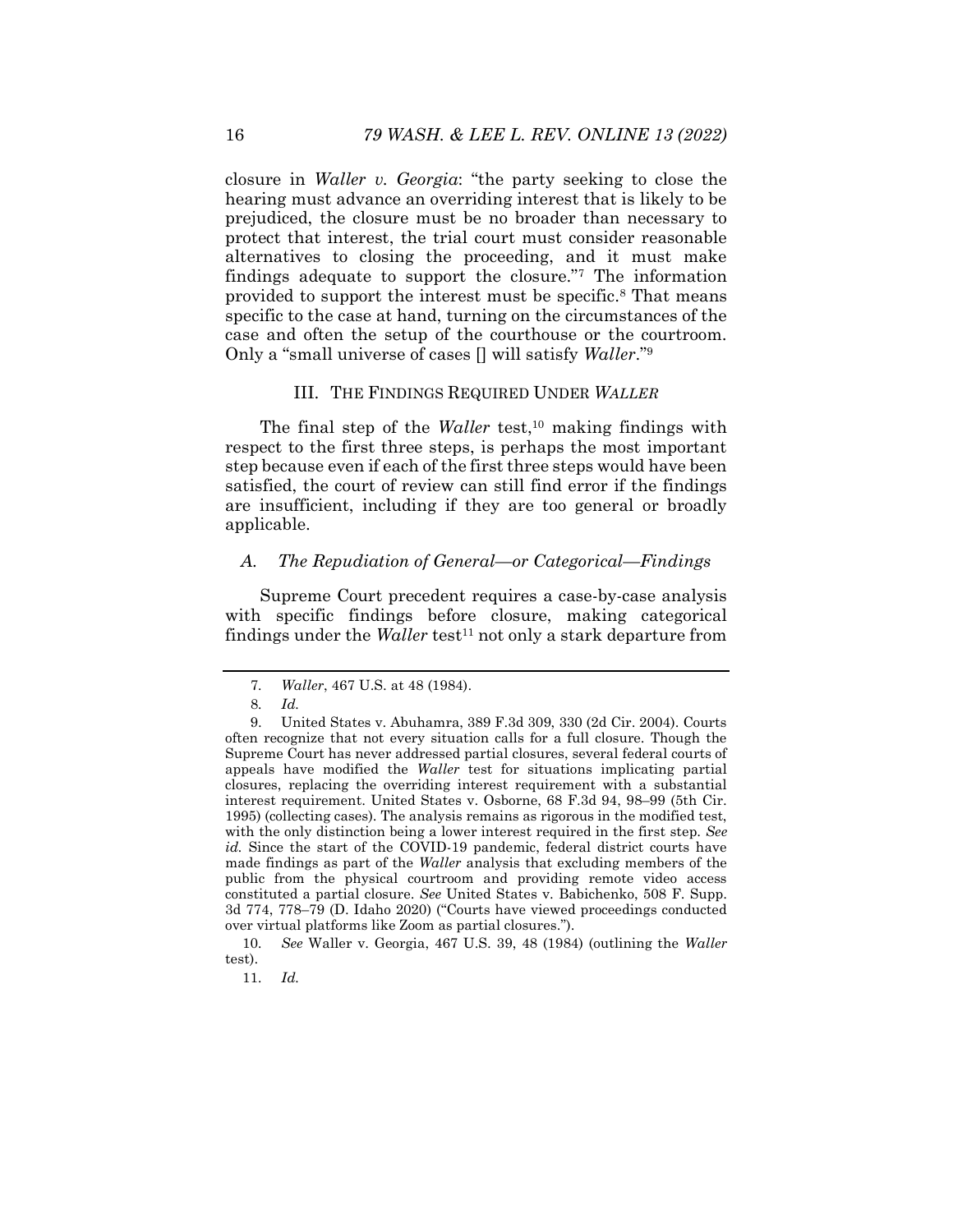prior practice, but unconstitutional. In the Supreme Court's most recent case involving the *Waller* test,<sup>12</sup> it specifically repudiated a generic analysis that would allow for closure "almost as a matter of course."13 Appellate courts regularly overturn analyses that could apply to criminal cases in general.14 As such, the categorical findings that Smith advances are clearly unconstitutional. Smith's approach might be the most convenient one, but it turns an individualized constitutional inquiry into a broad decision of general application solely because it is related to public health and does so without constitutional justification.

The application of categorical findings has led to unnecessary closures and, even in cases of necessary closures, the denaturing of individual and collective constitutional procedural rights. For example, the District Court of Rhode Island found COVID-19 necessitated the total or partial closure of a criminal trial in June 2021.15 The court considered that mask recommendations continued to be in effect, as they had been since nearly the beginning of the pandemic, but not state or local infection rates or any other local public health information that might have been relevant to the risk of infection. In fact, the entire state of Rhode Island had an average number of COVID-19 cases under fifty throughout the month of June 2021 and more than half of the state population was fully vaccinated with the COVID-19 vaccine at the beginning of the month.16 Instead of courtroom access, there was

 15. United States v. Huling, 542 F.Supp.3d 144, 147 (D.R.I. June 4, 2021). The court wrote that "[p]ublic access to the trial in this matter will be equal to, or even greater than, public access in non-pandemic times" while simultaneously closing the courtroom doors. Id.

16. Tracking Coronavirus in Rhode Island: Latest Map and Case Count, N.Y. TIMES (last updated Jan. 10, 2022), https://perma.cc/7ACV-YJA7; Rhode

<sup>12</sup>. Id.

 <sup>13.</sup> Presley v. Georgia, 558 U.S. 209, 725 (2010).

<sup>14</sup>. See, e.g., Steadman v. State, 360 S.W.3d 499, 506 (Tex. Crim. App. 2012) ("The Supreme Court in Presley took pains to emphasize that 'broad' or 'generic' concerns will not serve to justify closure; otherwise, they could become talismans for exclusion of the public in any and every case."); State v. Decker, 907 N.W.2d 378, 384 (N.D. 2018) ("[A] generic, broad rationale would permit courtroom closure nearly any time."); Bright v. State, 875 P.2d 100, 110 (Alaska Ct. App. 1994) (finding a judge abused discretion in part because "the trial judge's findings hinge[d] primarily on factors that [were] not specific to [defendant's] case").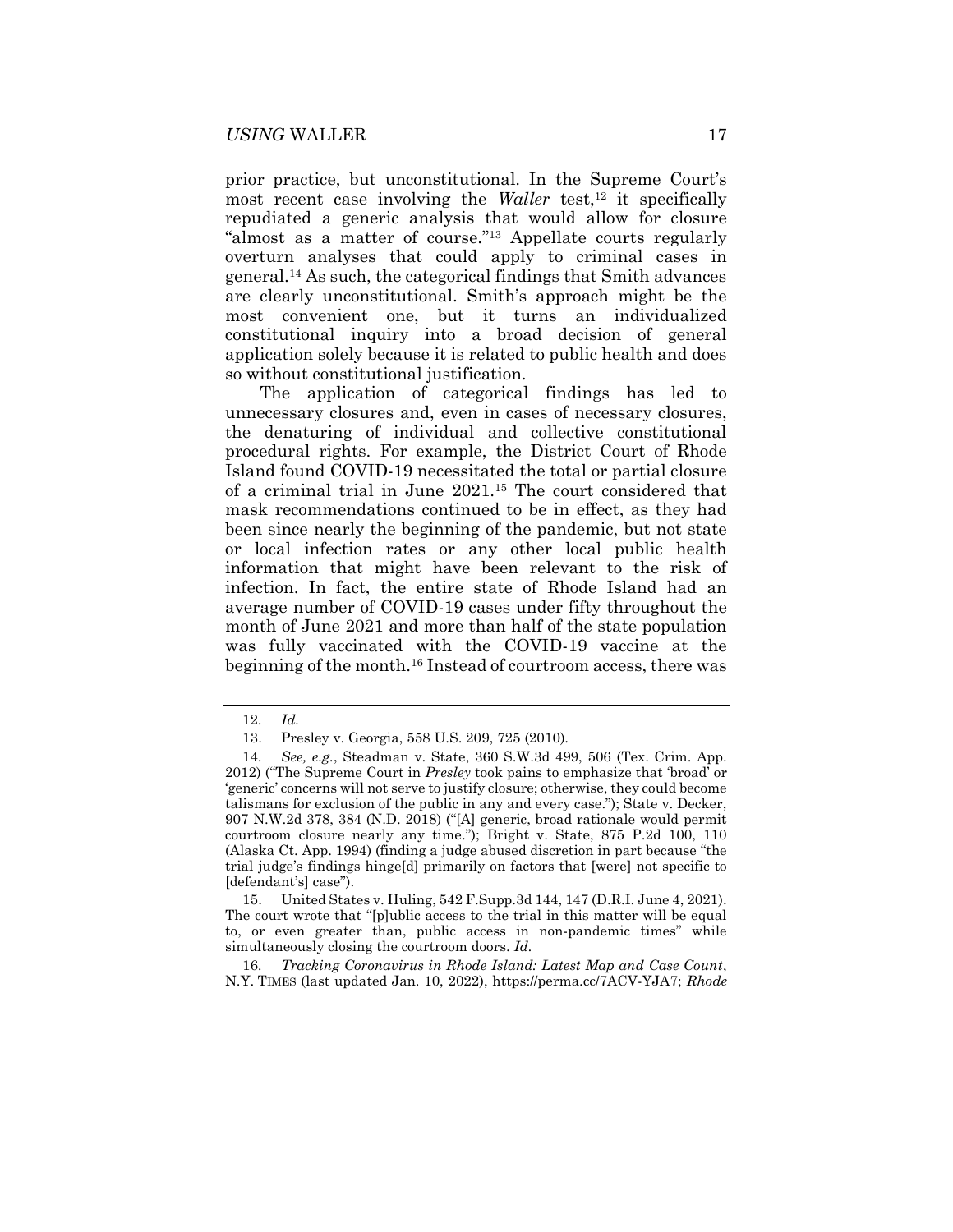public access to closed circuit television in an overflow room of the courthouse,17 which did nothing to reduce the public's risk of infection. There was no consideration of the defendant's right to have family or friends present, a right which cannot be fulfilled through remote access.18 Nor was there mention of those who had been targets of the alleged crime, members of the public who often exercise their right to observe trials and find it to be an important part of achieving justice.19 Given that communities will likely face at least a low risk of COVID-19 for years, or perhaps decades, it could amount to an effectively indefinite suspension of constitutional rights if this pattern of categorical findings continues unabated.

# B. Specific Findings Are Still Required During the COVID-19 Pandemic

The *Waller* test can be applied as it was intended by the Supreme Court while achieving the simultaneous goals of protecting public health and the First and Sixth Amendment rights of access, and this has been true for the entirety of the pandemic.

It is appropriate to consider whether public health concerns constitute an overriding or substantial interest justifying total or partial closure. Certainly, there have been historical instances of court closures during pandemics.20 These examples predated the Waller test but demonstrated that certain public

18. See In re Oliver, 333 U.S. 257, 271–72; see also United States v. Rivera, 682 F.3d 1223, 1230 (9th Cir. 2012).

19. See NAT'L CRIM. JUST. REFERENCE SERV., THE CRIME VICTIM'S RIGHT TO BE PRESENT, LEGAL SERIES BULLETIN #3, https://perma.cc/U3T9-W39J.

 20. Alicia A. Bannon & Douglas Keith, Remote Court: Principles for Virtual Proceedings During the COVID-19 Pandemic and Beyond, 115 NW. U. L. REV. 1875, 1908 (2021); Jenia I. Turner, Remote Criminal Justice, 53 TEX. TECH L. REV. 197, 223 (2021).

Island COVID-19 Vaccine Tracker, RENO GAZETTE J., https://perma.cc/DU3Z-8J24 (last visited Feb. 6, 2022).

<sup>17</sup>. Huling, 542 F. Supp. 3d at 147 ("To best comply with the Constitution and Fed. R. Crim. P. 53, the Court will reserve a separate viewing room in the courthouse for the public and the press to watch a closed-circuit, live video and audio feed of the trial."). Members of the press have reported that being relegated to overflow rooms throughout the pandemic has limited their ability to observe the "full context of what's occurring" in the case. See, e.g., David A. Lieb, AP NEWS (Oct. 26, 2021), https://perma.cc/K7AY-GQ7U.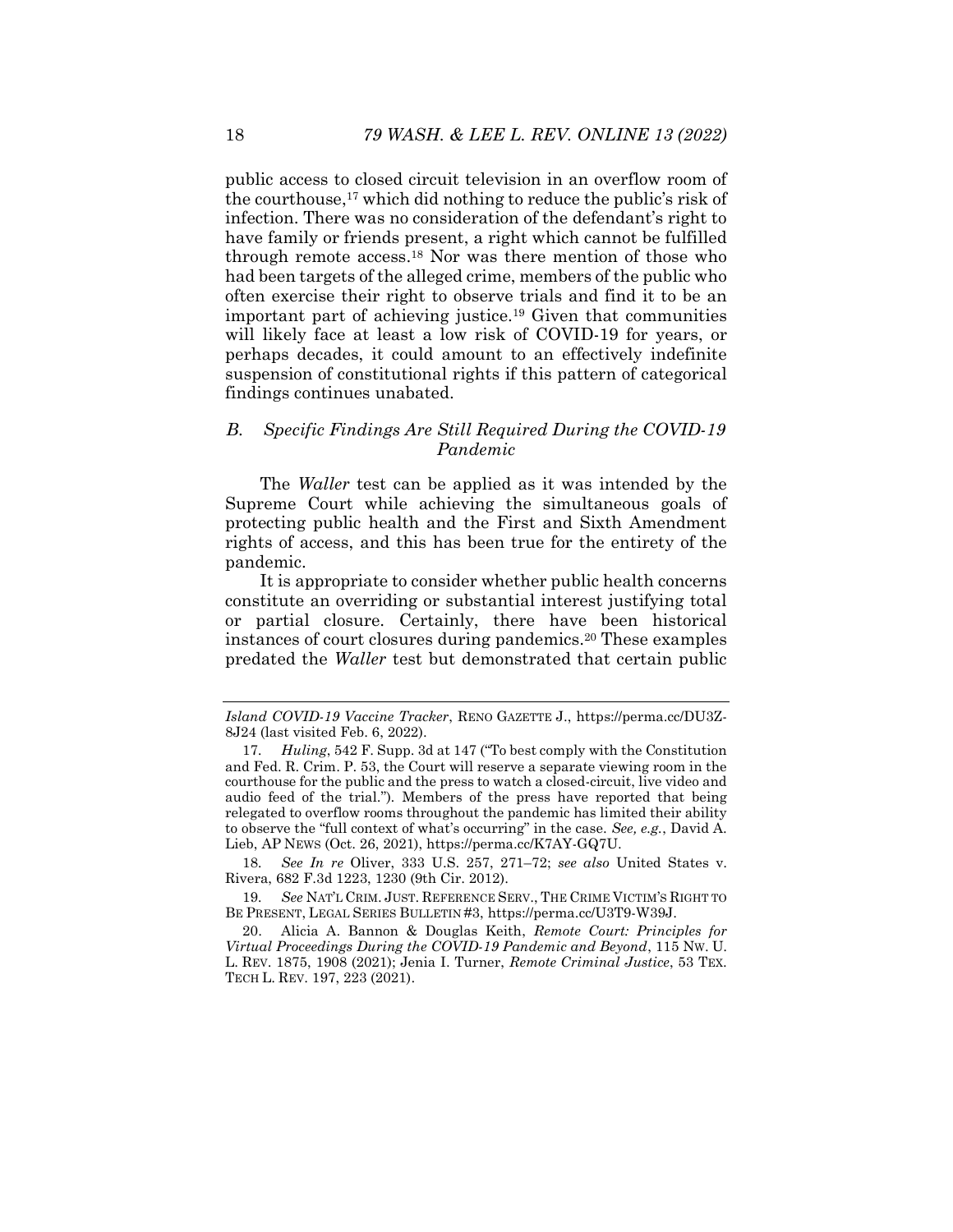health crises would merit closure. In fact, court systems anticipated total or partial closures in the case of epidemics leading up to the current pandemic.<sup>21</sup> And courts are regularly forced to consider other local public health issues.<sup>22</sup>

But in determining whether a public health issue is a constitutional basis for a closure, courts must still make specific findings with respect to each of the Waller factors. Those specific findings should be based on the risk of infection to the people who will actually attend the proceeding rather than the mere declaration of the ongoing global COVID-19 pandemic.<sup>23</sup> This is possible because local public health data have been available throughout the COVID-19 pandemic.<sup>24</sup> There are other factors to consider beyond the rate of community spread.25 It is particularly urgent to do so going forward as many public health officials predict the pandemic could last years and particular regions will reach endemicity before the nation does.<sup>26</sup>

#### IV. MANDATORY CONSIDERATION OF ALTERNATIVES

The court's consideration of alternatives to closure is a critical step because it often leads to avoiding or minimizing closure.

24. COVID-19 Integrated County View, CTRS. FOR DISEASE CONTROL AND PREVENTION https://perma.cc/A2X7-V26F.

<sup>21</sup>. See, e.g., SUP. CT. OF VA.'S PANDEMIC FLU PREPAREDNESS COMM'N, PANDEMIC INFLUENZA BENCH BOOK FOR VIRGINIA'S COURT SYSTEM (2017), https://perma.cc/BLN8-MHQK (PDF).

<sup>22</sup>. See, e.g., Dodge Co. Courthouse Closed Due to Pigeon Poop, 13WMAZ (Feb. 11, 2019, 11:54 AM), https://perma.cc/4YH3-9E8C; Aristos Georgiou, Courthouse Closed Due to Bed Bugs Falling from Lawyer's Suit, NEWSWEEK (Feb. 6, 2019, 11:39 AM), https://perma.cc/9BAX-PQ23.

 <sup>23.</sup> Press-Enterprise Co. v. Super. Ct. of Cal. for Cnty. of Riverside, 478 U.S. 1, 15 (1986) (concluding that a "conclusory assertion" of the overriding interest is insufficient to overcome the First Amendment right).

 <sup>25.</sup> The judge might take into account the size of the courtroom, the ventilation system, the community's vaccination rate, local population density, whether any parties mandated to be present are high risk, or other factors that local public health officials are considering when deciding the level of risk that coronavirus transmission poses to the community at the time of the proceeding.

<sup>26</sup>. See Sigal Samuel, How You'll Know when Covid-19 Has Gone from "Pandemic" to "Endemic", VOX (Oct. 22, 2021, 12:10 PM), https://perma.cc/4NR5-287K.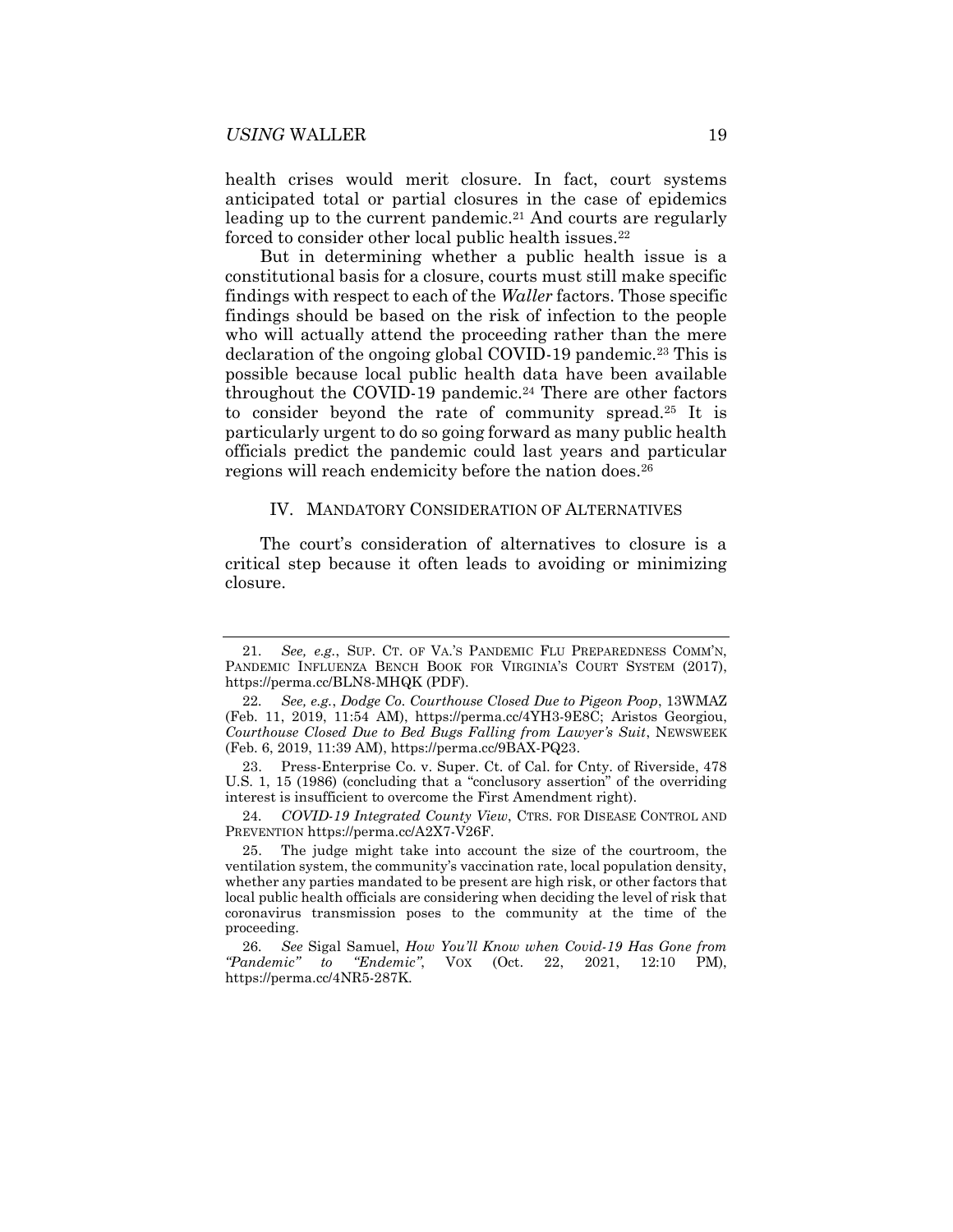#### A. Failure to Consider Alternatives to Closure is Inadequate

Another way in which Smith's approach to the Waller test encourages deviation from precedent is in the conclusion that "there are no reasonable alternatives to closure."27 But even if a closure is partially or totally justified, the court must consider all alternatives,28 and that consideration should form a substantial part of the analysis. Yet Smith essentially gives up before he has even begun. He provides and immediately dismisses examples—requiring hazmat suits and antibody or other medical testing—that would be cost prohibitive for courts to implement before concluding that in-person access is unreasonable.<sup>29</sup>

Smith suggests that transcripts or recordings are suitable replacements for a public trial, without considering how the Sixth Amendment right to a public trial is rooted in contemporaneous observation.30 Judges and practitioners are particularly well-positioned to understand that reviewing a transcript or recording is not a comparable experience to contemporaneous observation. District courts do consider transcripts and recordings, often finding them an inadequate substitute.<sup>31</sup>

### B. The COVID-19 Pandemic Allows for Reasonable Alternatives to Total Closure

Some judges have taken up the reasonable alternatives mantle and come up with fairly creative alternatives. This past summer, courts began holding trials in locations ranging from

 <sup>27.</sup> Smith, supra note 1, at 10.

<sup>28</sup>. See Presley v. Georgia, 558 U.S. 209, 214 (2010) (emphasizing that trial courts "are required to consider alternatives to closure").

<sup>29</sup>. See Smith, supra note 1, at 10. In fact, courts have devised and implemented a number of reasonable alternatives to closure, some as early as summer 2020. See sources cited infra note 35.

<sup>30</sup>. In re Oliver, 333 U.S. 257, 270 (1948) ("The knowledge that every criminal trial is subject to contemporaneous review in the forum of public opinion is an effective restraint on possible abuse of judicial power." (emphasis added)).

<sup>31</sup>. See, e.g., United States v. Antar, 38 F.3d 1348 (3d Cir. 1994); Publicker Indus., Inc. v. Cohen, 733 F.2d 1059, 1072 (3d Cir.1984); Soc'y of Pro. Journalists v. U.S. Sec'y of Labor, 616 F. Supp. 569, 578 (D. Utah 1985) (explaining why "a transcript cannot replace the right to an open hearing").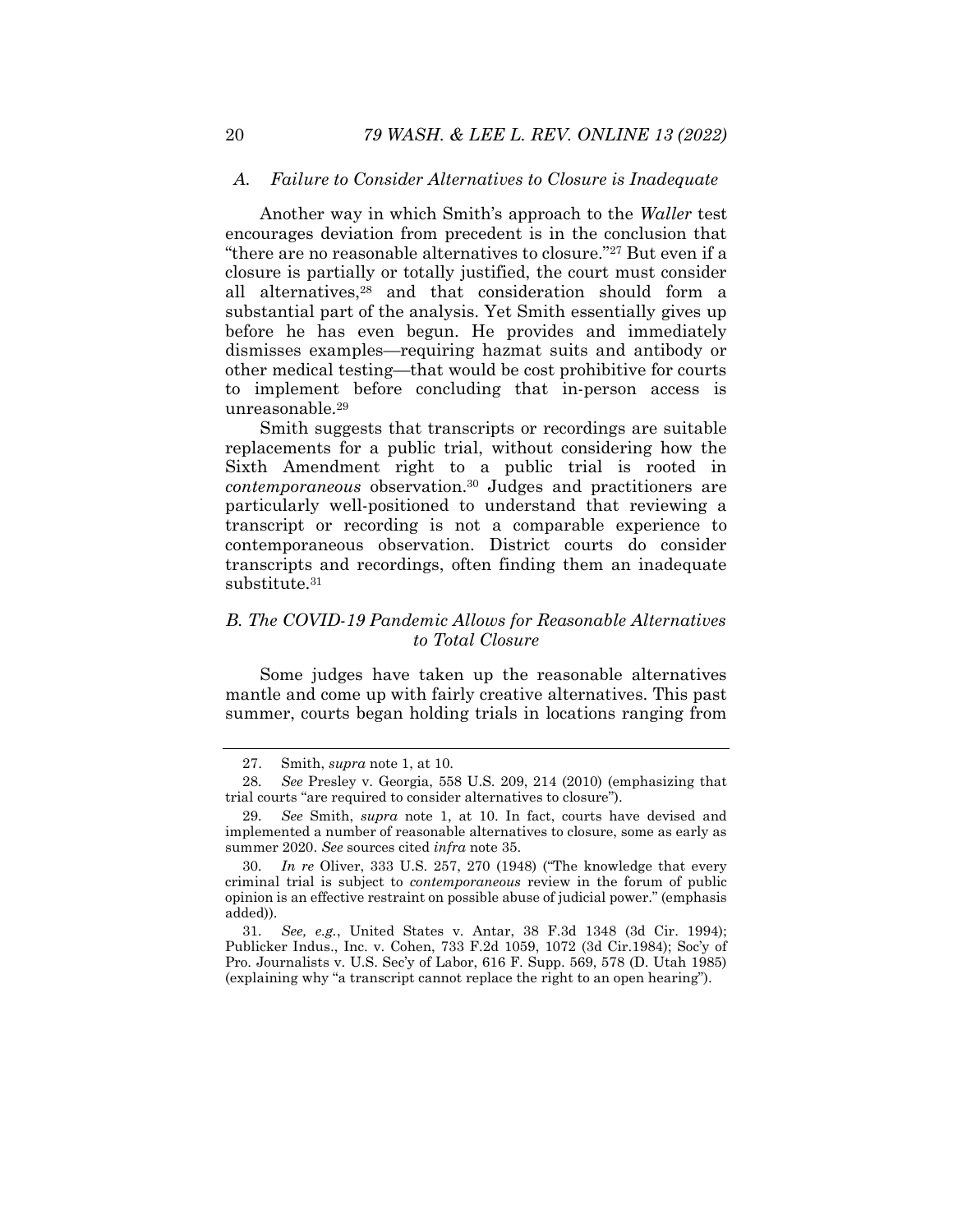ballrooms to county fairgrounds.32 In another case in which a judge found members of the public could not be physically present, the judge ensured that remote spectators would be visible in the courtroom.<sup>33</sup>

Community spread of COVID-19 has fluctuated greatly over the past two years. There have been times when local conditions have made it appropriate to allow a limited number of members of the public to be physically present. When the risk was low or moderate, but there were still substantial concerns related to infectious spread in the courtroom, judges should have considered restrictions on access akin to constitutionally permissible security restrictions, such as requiring those entering the courthouse to comply with some form of public health restrictions.<sup>34</sup>

None of this is to say that if courts find some form of physical access appropriate, they should remove remote access. Providing the two in tandem allows social distancing in accordance with public health regulations while fully protecting constitutional rights. Further, courts are required to provide remote access when members of the public seeking to access court proceedings have pre-existing conditions or other health concerns such that in-person attendance would burden their First Amendment rights.<sup>35</sup> A tandem approach is the best way

35. See Paula Reed Ward, As Allegheny County Judge Offers Remote Court Access, Lawsuit Could Be Dismissed, TRIB LIVE (Mar. 29, 2021, 2:57 PM), https://perma.cc/5GRH-DX62; see also Complaint at 14, Abolitionist Law Ctr. v. Judge Anthony M. Mariani, No. 2:21-CV-00285-CV (W.D. Pa. Mar. 3, 2021) (describing a lawsuit alleging First Amendment claims that resulted in remote

 <sup>32.</sup> Laura Kusisto, Ballrooms Become Courtrooms to Get Jury Trials Moving, WALL ST. J. (May 21, 2021, 11:59 AM), https://perma.cc/TGL9-D7EC.

 <sup>33.</sup> United States v. Babichenko, 508 F. Supp. 3d 774, 780 (D. Idaho 2020) ("The two-way video feed honors the special importance community and family participation have in our judicial system.").

<sup>34</sup>. See, e.g., United States v. Trimarco, No. 17-CR-583 (JMA), 2020 WL 5211051, at \*2–\*3 (E.D.N.Y. Sept. 1, 2020) (describing courthouse entry requirements established for all of the Eastern District of New York, including the requirement that attendees pass a temperature test, answer a questionnaire, and wear a mask, as a partial closure that advanced an overriding interest and finding the partial closure was no broader than necessary); see also Calvert County Circuit Courthouse Reverts to Phase III Effective Now Through Feb. 8, BAY NET (Jan. 6, 2022), https://perma.cc/69KF-WY6Y; David Brand & Rob Abruzzese, No Fevers Allowed: Temperature Checks Begin at NYC Courthouses, BROOKLYN DAILY EAGLE (July  $7, 2020$ ), https://perma.cc/2W8S-J9B3.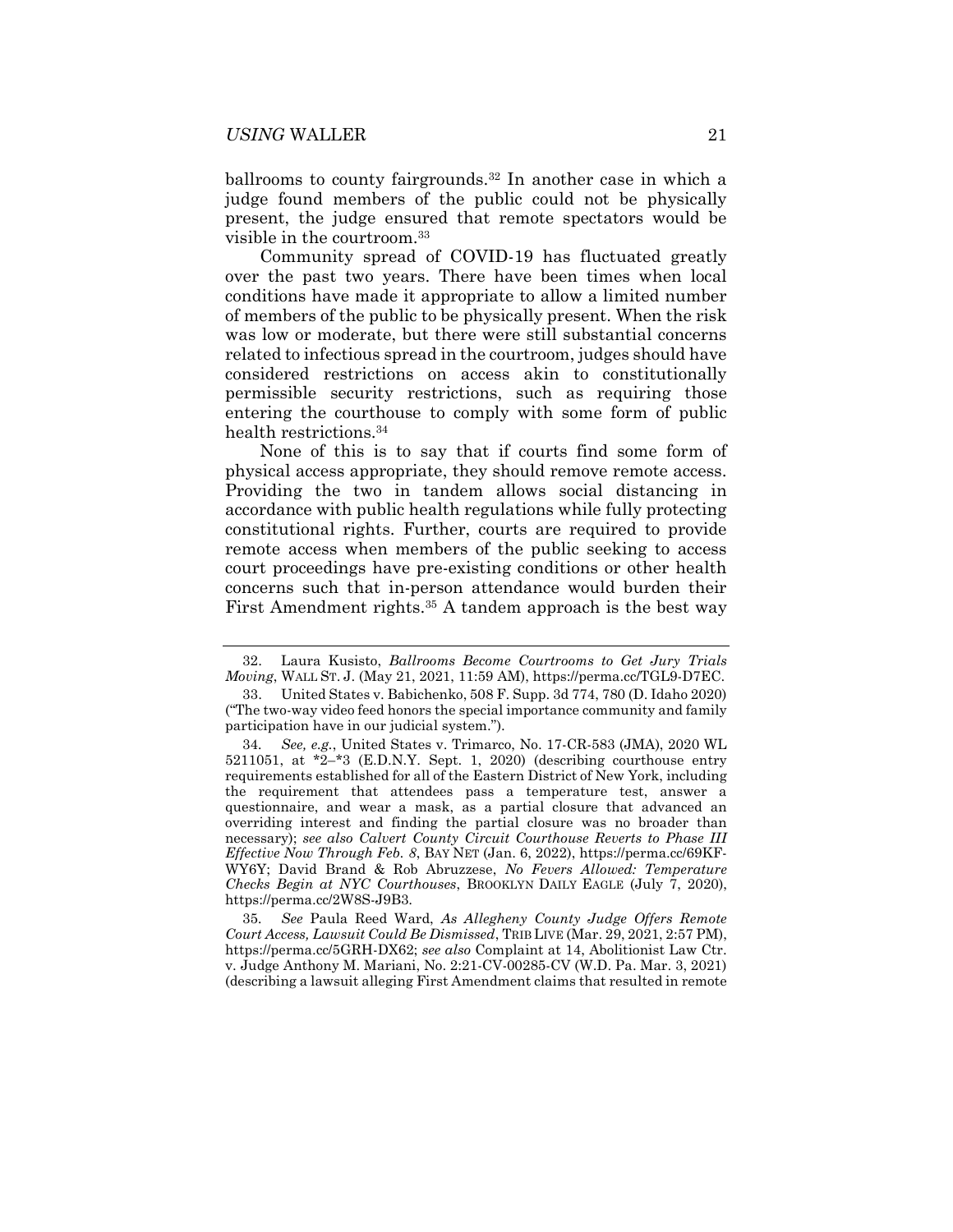to vindicate constitutional rights while protecting public health when it is appropriate to allow some form of in-person access.

#### V. CONCLUSION

There is no constitutional basis for categorical court closures or for failing to consider alternatives to closure because of the pandemic. Judges have long been equipped to make closure determinations based on local public health information and have had access to reliable, local public health data throughout the COVID-19 pandemic. There was no need for near categorical approval of COVID-19 closures at the onset of the COVID-19 pandemic and there certainly is no basis for one going forward. Courts have and will continue to provide examples of alternatives to closure, reflecting creativity and flexibility. Applying the Waller test in a manner contrary to that consistently endorsed by the Supreme Court is a violation of the First and Sixth Amendments that should concern all parties involved, as well as anyone concerned with our courts' commitment to transparency and democratic values.

Every actor in the criminal legal system has a role in ensuring public access to the courts and upholding the constitution,36 and that obligation is especially urgent as we begin to enter the third year of the pandemic. Smith argues that there is "little danger of wrongdoing . . . that requires the watchful eye of the public to stamp out,"<sup>37</sup> but in fact there is a grave danger in using a pandemic with no end in sight to create an exception to fundamental constitutional rights. It is at a moment like this, when government at all levels is claiming

37. Smith, supra note 1, at 7.

access granted to members of the public attempting to observe court who had pre-existing conditions).

 <sup>36.</sup> This is especially true of the judge. See Binh Hoa Le v. Exeter Fin. Corp., 990 F.3d 410, 421 (5th Cir. 2021) ("When it comes to protecting the right of access, the judge is the public interest's principal champion."). Prosecutors also have a specific role in ensuring Waller is correctly applied and that judges are aware of their role in upholding Waller. See Luke Cass, In Open Court: Courtroom Closures and the Sixth Amendment Right to a Public Trial, 67 DEP'T JUST. J. FED. L. & PRAC. 31, 51 (2019) (explaining "prosecutors should ordinarily oppose courtroom closures . . . [and] have Waller and a handful of other cases in their trial box at the ready to edify the court about these issues and the fact that the trial judge will bear ultimate responsibility for public access to her courtroom").